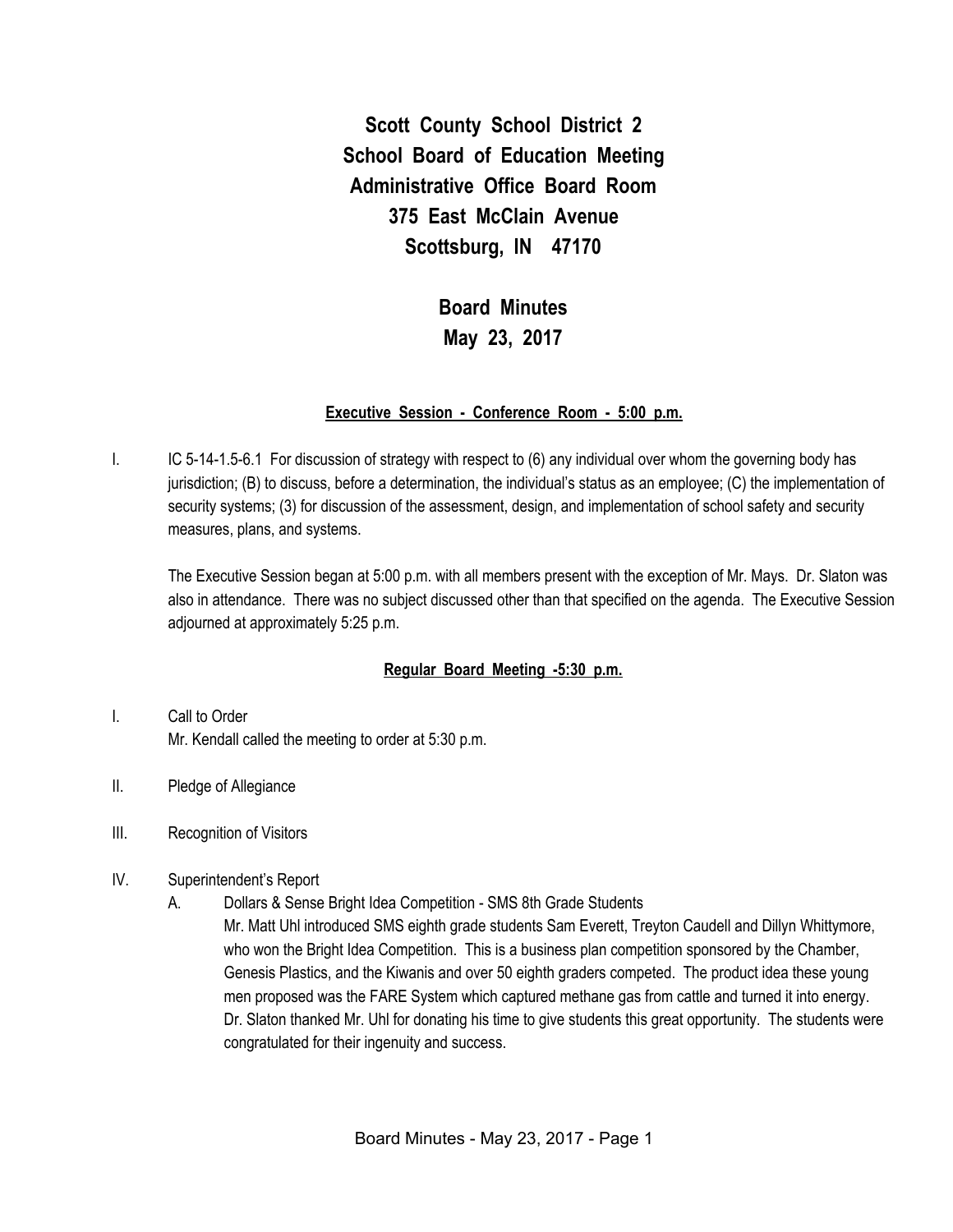# B. Medicaid Reimbursement Update

Mr. Marshall reported that the first year of this process has gone well stating that it took some time to figure the logistics of the paperwork and that they are still working on getting consents for billing reimbursement. He feels that once they get consents, the total reimbursement should increase. He recommended continuing our contract with GoSolutions next year adding that as of the beginning of May, approximately \$21,000 has been generated that will hopefully go back to special education services, equipment, etc. GoSolutions gets a very small portion of the money back for their part of the reimbursement.

Mr. Marshall also reported that the first year out of the co-op had gone very well and that students had benefited from receiving more services. He thanked the Board, Dr. Slaton and Ms. Sparkman for their support during this transition.

C. Retirement Banquet

Dr. Slaton thanked those who attended the Retirement Banquet stating that it was a very nice evening. He thanked the administrators for doing such a nice job of recognizing the retirees and their contributions to Scott 2. Those recognized this year were:

- $\bullet$  Kathy Anderkin SMS 28 Years
- Cindy Gibson SHS 17.5 Years
- Robert Hughes LES 6 Years
- Gail Johnson SMS 13 Years
- Kathy Miner SES 22 Years
- $\bullet$  Michael Seal SMS 2.8 Years
- Brady Wells SMS 22 Years

He wished each of them many great retirement years and thanked them for their service to Scott 2.

## D. Virtual School [Update](https://docs.google.com/spreadsheets/d/1ONWdob7GActvXlsETDTFWRAhI2PbzGiy0b12-cCSTgM/edit#gid=0)

The Virtual School Update was provided for review.

## V. Consideration of Modification to the Agenda and Approval

Dr. Slaton asked permission to add one professional development request to the agenda. Mrs. Soloe made a motion to approve the agenda with the modification. Mrs. Roberts seconded and motion carried 5-0.

## VI. Consideration of Board Minutes

Mrs. Roberts made a motion to approve minutes from the May 10, [2017](https://docs.google.com/document/d/1jGpuC7FUdsnTCwDB4rvI7FR28cktUCM3LU0TbCcoyC4/edit) Board Meeting as presented. Mr. Moore seconded the motion which carried 4-0.

## VII. Financial Considerations

- A. [Expenditure](https://drive.google.com/file/d/0BxXvxnGh3EX1TnRyaG0tUWZWbnd4V2MxWlowREhtZnpYZVJZ/view) Summary
- B. Payroll Claims May 18, [2017](https://drive.google.com/file/d/0BxXvxnGh3EX1cjJMQk1jU0c3NWYzV0JSeTdBTlZzWTF4VmlJ/view)
- C. Regular Claims
	- 1. May 18, [2017](https://drive.google.com/file/d/0BxXvxnGh3EX1NWR0ZktsQlhGQ1FZd3lmd1VtUEtlRkYwbXBn/view)
	- 2. May 23, [2017](https://drive.google.com/file/d/0BxXvxnGh3EX1UDVMTzg3SzNaR0paaUFaZklKRW9kR0xINFE0/view)

Mr. Moore made a motion to approve all claims. Mrs. Soloe seconded and motion carried 4-0.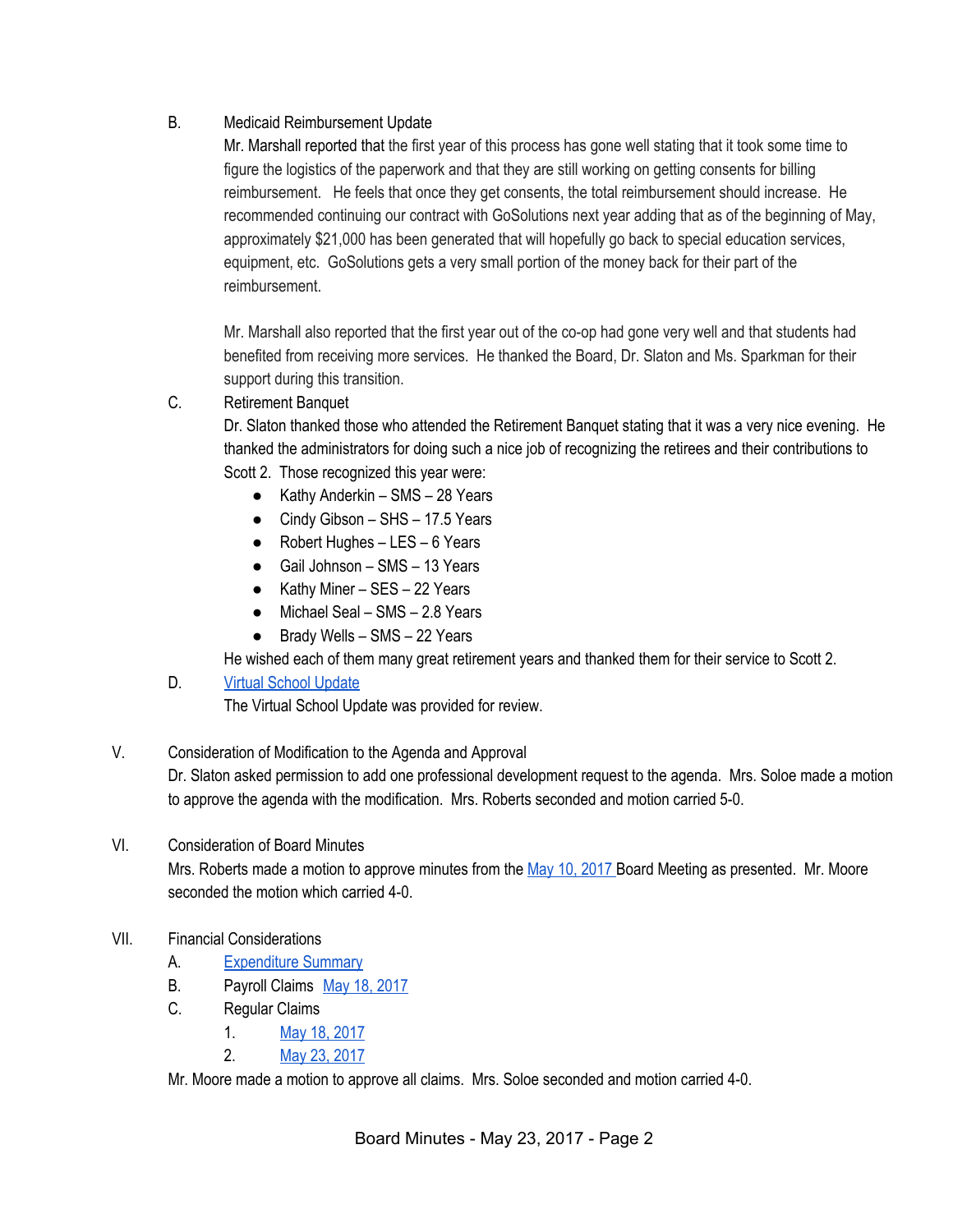- D. Permission to Purchase/Renew
	- 1. Bell [Techlogix](https://drive.google.com/file/d/0BxXvxnGh3EX1ejFrem9IQnZRdkE4Z2l3X1J5VmcwYjhucjdn/view) \$ 6,227.25

Mrs. Soloe made a motion to approve payment of the Bell Techlogix invoice for Microsoft Office and Microsoft Server licenses. Mrs. Roberts seconded and motion carried 4-0.

2. Cottongim [Enterprises,](https://drive.google.com/file/d/0BxXvxnGh3EX1LURnWHZqeFJDSmcwOThmU3BQNGNWNFJJQzRv/view) Inc. Pay App. 3 - \$28,026

Mrs. Roberts made a motion to approve payment of the final bill on the greenhouse from Cottongim as soon as all work is completed. Mrs. Soloe seconded and motion carried 4-0. (It was noted that there will be one more payment of \$1,194 to Kovert Hawkins to finalize the project.)

- E. Permission to Accept/Award Quotes
	- 1. Scott 2 Administration, Business, and Special Education Roofing Project Legal [Advertisement](https://drive.google.com/file/d/0BxXvxnGh3EX1NDVqVFZ5dUc5b2FaNUZLMi1WaWdnUjFyVWxR/view) for Roof Project Request For Proposal Packet for Project: Roof Replacement- Scott 2 [Administration](https://drive.google.com/file/d/0BxXvxnGh3EX1bEJ6VklQVHpiaXpyRmJzVUtGX0taTThzaHpn/view) Building, Old Cafeteria, Special Education Offices, and wings- [#7645-2017-1](https://drive.google.com/file/d/0BxXvxnGh3EX1bEJ6VklQVHpiaXpyRmJzVUtGX0taTThzaHpn/view)
		- a. Pure [Foam](https://drive.google.com/file/d/0BxXvxnGh3EX1NTRYanphODJxOC1mUVExemVnMUFLQ1lkXzdZ/view) \$178,888
		- b. Insulated Roofing [Contractors](https://drive.google.com/file/d/0BxXvxnGh3EX1SDJ6b2wteXBVdE1IMmlnMjJ5OWFsNGZrMnhn/view) \$172,132 [Warranty](https://drive.google.com/file/d/0BxXvxnGh3EX1bUs1c25Ebi1qaFhhWmZEUy1wbEdaeE5laTVn/view) Upgrade

Mrs. Roberts made a motion to accept quotes, seconded by Mr. Moore. Motion carried 4-0. The recommendation was for Insulated Roofing Contractors with the additional 5 year warranty upgrade for an additional \$5,478.00 and a total of \$177,610, which is still less than the other quote. Mrs. Soloe made a motion to award the quote as recommended. Mr. Moore seconded and motion carried 4-0.

- 2. Scott 2 Old Cafeteria Bathroom Renovation Project Request For Proposal Packet for Project: Bathroom [Renovation](https://drive.google.com/file/d/0BxXvxnGh3EX1bzd2V2JNYmUteE9kdlJpSk9QVVM5c1BpZGFj/view) (x2)- Old Cafeteria - Scott 2 Admin Building- [#7645-2017-3](https://drive.google.com/file/d/0BxXvxnGh3EX1bzd2V2JNYmUteE9kdlJpSk9QVVM5c1BpZGFj/view)
	- a. Cottongim [Enterprises](https://drive.google.com/file/d/0BxXvxnGh3EX1RmVKNkZQS0ViV25jdFc4cTdPR1pwbElweE1j/view) \$34,000
	- b. [Latco](https://drive.google.com/file/d/0BxXvxnGh3EX1VG1xNEpRUjhqazFPdzU1ajlkRlhmN2t3d1Z3/view) \$22,042
	- c. Teton no bid
	- d. LKS Rose no bid

Mrs. Soloe made a motion to accept quotes. Mrs. Roberts seconded and motion carried 4-0. The recommendation was to award to Cottongim for \$34,000 even though the quote was higher due to the LatCo quote not meeting the specifications. (Specifically, partitions and resistant heaters were not included as per the quote specs.) Mrs. Roberts made a motion to award to Cottongim, seconded by Mrs. Soloe. Motion carried 4-0.

- 3. SMS Office Furniture
	- a. JW [Associates](https://drive.google.com/file/d/0BxXvxnGh3EX1dVh3Z0xwd0xFc05QQk5lZmRCZ2c2TU9IUy00/view)
	- b. [Educational](https://drive.google.com/file/d/0BxXvxnGh3EX1Vnk5UmRTT3B6TGtfa0N4bzB1ZmM3c3gyZThN/view) Furniture
	- c. Lee [Company](https://drive.google.com/file/d/0BxXvxnGh3EX1a0ZPOFhQTjF6VlNnYi02M3l4Yk1fVEYyQjI0/view)

Three quotes for this SMS office furniture were provided with the recommendation to award the project to Educational Furniture. Mrs. Soloe made a motion to accept quotes, seconded by Mrs. Roberts. Motion carried 4-0.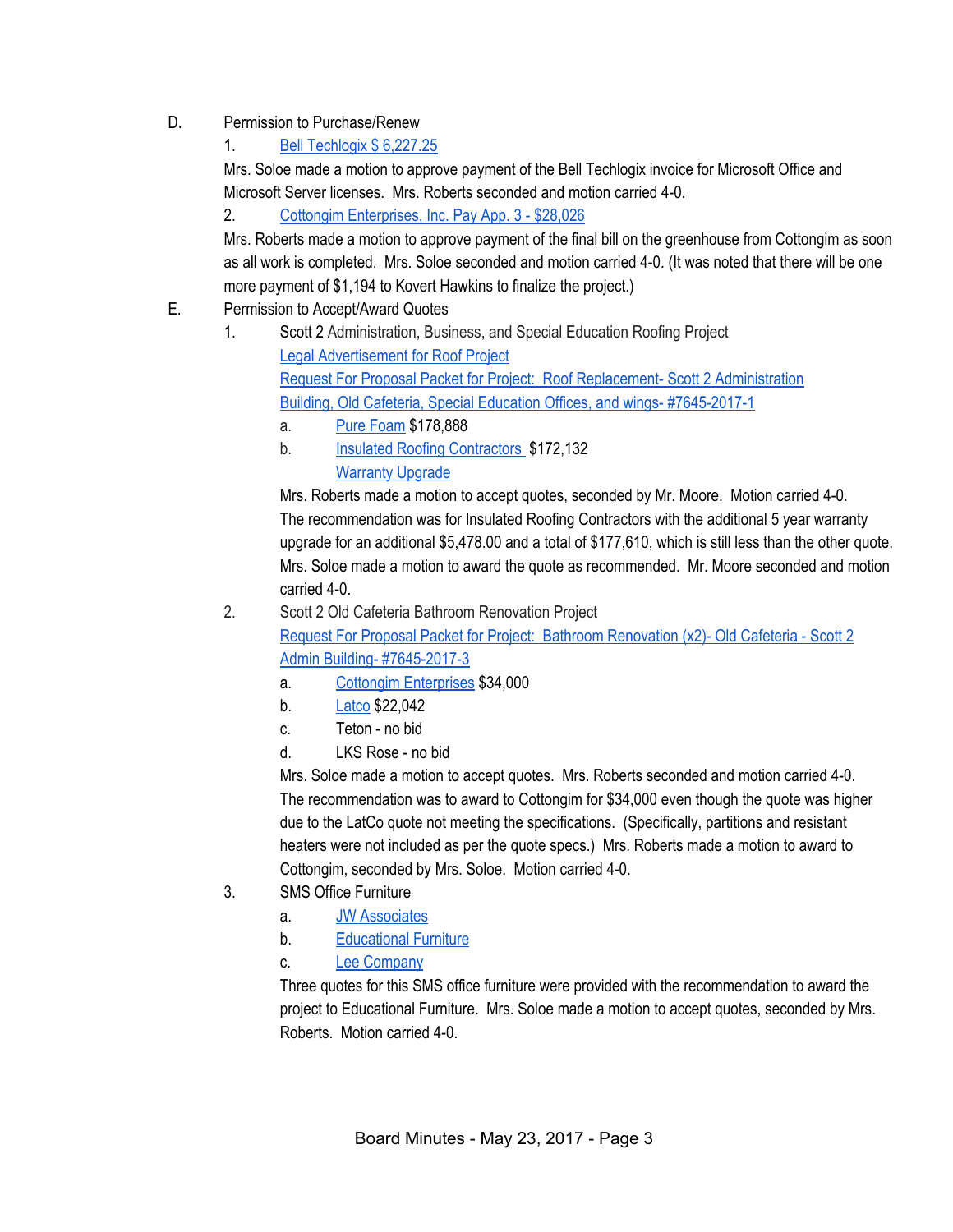After much discussion regarding the cost of the furniture, Mrs. Roberts made a motion to reject all bids and rebid per Board specifications. The board has requested the administrative team to break the SMS Office Furniture quotes into the three area: Front reception area, visitor waiting area, and other secretarial area. The board has also asked for the administration to seek a comparable quality of furniture to KI and to get quotes on that brand of furniture as well. Mr. Moore seconded and motion to reject and re-quote carried 4-0.

- F. Permission to Award Projects (under the \$5,000 threshold but part of the Bond Refinance Money)
	- 1. Security Window Upgrade @ [Scottsburg](https://drive.google.com/file/d/0BxXvxnGh3EX1Y1piaF91MWJsMVZPeHc3Mk5wVzFKeXZrV2NN/view) Middle School Office- \$810
	- 2. Security Windows Upgrades @ Scott 2 Special [Education](https://drive.google.com/file/d/0BxXvxnGh3EX1dmhNb0JqVk41czJES0FKWEZCb244dGFfSS00/view) Office- \$2550
	- 3. Old [Scottsburg](https://drive.google.com/file/d/0BxXvxnGh3EX1aUpMblVjQmVYLXlicHpkWUJDLWY3bE1CcUtF/view) Middle School Wing Classroom Internal Demo and Clean-Up (short wing)- \$1698
	- 4. [Additional](https://drive.google.com/file/d/0BxXvxnGh3EX1Z3ZpVUhrWWEzbDNGeG9NYXZfdFNGNk45QTdj/view) Fencing at the Softball Field (enclose it all) \$2,500 (Note: This cost was to run an additional 235' to enclose the new fencing into the right field corner of the senior league field which will enclose the soccer field area that is adjacent to the softball field with the exception of the area by the concession stand.)
	- 5. Electrical Upgrades to SMS Athletic Building [Renovation](https://drive.google.com/file/d/0BxXvxnGh3EX1TE1OOU93RThlZElnV0JPTng3RGUwLUc3bEk0/view) \$4975
	- 6. Science Lab [Equipment](https://drive.google.com/file/d/0BxXvxnGh3EX1NUhCaDh0aVpTR1VNLV92MEtNOUpJSUdQY253/view) \$3,246.84

Dr. Slaton provided SMS Bond Refinance Projects under \$5,000. Mrs. Roberts made a motion to approve, seconded by Mr. Moore. Motion carried 4-0.

- VIII. Operations
	- A. Personnel Recommendations
		- 1. Certified Recommendation(s)
			- a. Deborah Brunner LES IRead 3 [Remediation](https://drive.google.com/file/d/0BxXvxnGh3EX1c3ktdHVmcHhJR0VvdEJMQWFJMTZPV09CV2RB/view) Teacher
			- b. Anna Reynolds SES IRead 3 [Remediation](https://drive.google.com/file/d/0BxXvxnGh3EX1SlFEb2djWklxdTlSU29jQkUzbTNZUDNRZi1J/view) Teacher
			- c. Teresa Burow New Tech [Counselor](https://drive.google.com/file/d/0BxXvxnGh3EX1MjNaSndrNDlPdjUzS3pldWNjQ0Y4a1ZkdXRN/view)
			- d. Shelby Boley SMS [English](https://drive.google.com/file/d/0BxXvxnGh3EX1MTBFanVLRms3MVR4WXpBMWRwSWhaMEJva1lR/view) Jump Start (4 days @ 2.5 Hrs)
			- e. [Cherie](https://drive.google.com/file/d/0BxXvxnGh3EX1NnlGYmQwV3ZOUHYxWFh0LVI0TEcwUXV5clVn/view) Shuler SMS Math Jump Start (4 days @ 2.5 Hrs)
		- 2. Support Staff Recommendation(s)
			- a. Cindy Waters Summer Feeding Program Site [Supervisor](https://drive.google.com/file/d/0BxXvxnGh3EX1ckc4YWhmVXJVMFdORnV4ckw5NUtmcFBGNHRB/view)
			- b. Veronica Banda & Kerri Lewis Summer Feeding Program [Personnel](https://drive.google.com/file/d/0BxXvxnGh3EX1NXlxX3UzTTlPR3RkVmxoQmMyVGV0eTVEbl9j/view)
		- 3. ECA Recommendation(s)
			- a. Ashlee Hafer SHS English [Department](https://drive.google.com/file/d/0BxXvxnGh3EX1bE5pMENseVNhNXF2WDlJQ25wc3B4dndRR3pB/view) Chair
			- b. Charles Combs [Summer](https://drive.google.com/file/d/0BxXvxnGh3EX1ZlY0ZGVPcS1lMEJ5aGw2anpDczNabVhGNjVB/view) Guard Stipend Position
			- c. Charles Combs SHS Fall Guard [Director](https://drive.google.com/file/d/0BxXvxnGh3EX1VmtDclVTV19yRUoxWkp1eTVyUUxOUVp6NkpJ/view)
			- d. Anna [Reynolds](https://drive.google.com/file/d/0BxXvxnGh3EX1MTd4Q2NBOWVxa1hvTXhKbWFsc3o3Y3FBa0Nj/view) SES Robotics Coach
			- e. Robin [Meadows](https://drive.google.com/file/d/0BxXvxnGh3EX1bV9kMFlRb1NweUNHazlaRFlsWk44Sk9ZdE5R/view) JES Robotics Coach
			- f. Hope Strobl JES [Robotics](https://drive.google.com/file/d/0BxXvxnGh3EX1MGZ0ZGtoeXlrWG8zZXdkcDlwQ0xockJyem1V/view) Coach
			- g. Jacob [Johanningsmeier](https://drive.google.com/file/d/0BxXvxnGh3EX1VG9RY0hXdXVKdGRFX2J4Y3pkczZhaHI3Z1RB/view) & Enrique [Valencia](https://drive.google.com/file/d/0BxXvxnGh3EX1WjkyMjFLa3ZXaVpwTnU5ZVluclFITWZBUXBF/view) SHS Co-Asst. Boys' Soccer Coach
		- 4. Transfer(s)
			- a. Tracy South from SES [Transitional](https://drive.google.com/file/d/0BxXvxnGh3EX1ODRvMWdwM1JWeHRqS0l2OVpjWEVUVU1FeDZJ/view) 1st Grade to VFES Teacher
				- (Note: Grade dependent upon numbers)
		- 5. Charlotte [Gudgeon](https://drive.google.com/file/d/0BxXvxnGh3EX1cktneEh5RFpjQmdSc2dLM1E0VWZSRXZKM3ln/view) Employment Non-Renewal

Board Minutes - May 23, 2017 - Page 4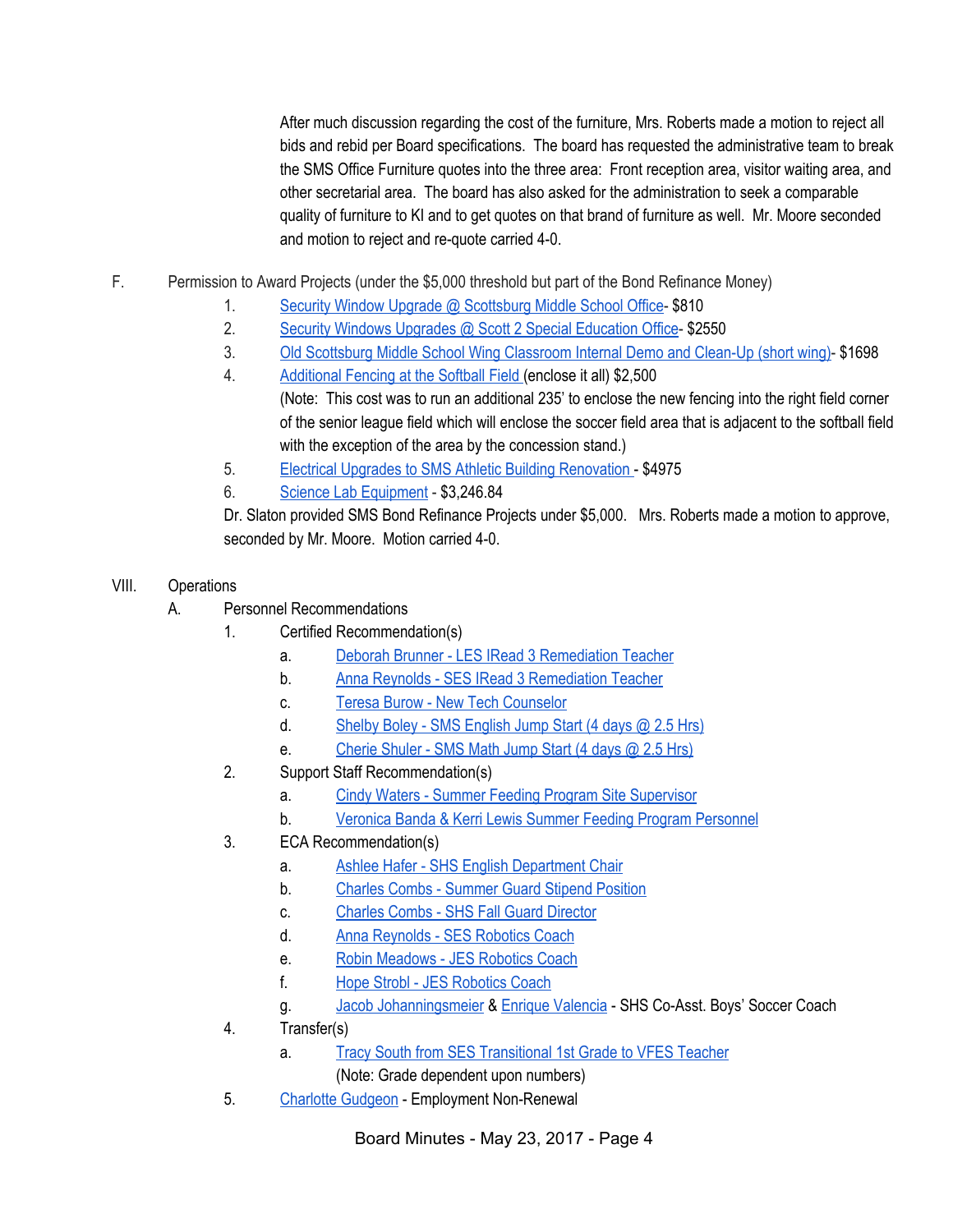- 6.. Professional Leave Request(s)
	- a. Shelby Nunley [Maternity](https://drive.google.com/file/d/0BxXvxnGh3EX1VEdyZThIQ1ZpQkM2SVQ2WnBibndncDd3cmRV/view) Leave Sept. 15 Nov. 26
	- b. Robert Deirth PLTW [Engineering](https://drive.google.com/file/d/0BxXvxnGh3EX1Vlh1YlRiSDhwTmdmamljSmlxaTZJN1NKTm1J/view) Training @ Purdue, June 18-30 **- added 5-23-17**
- 7. [Permission](https://docs.google.com/document/d/1RcHyeqVmPk-nGzmkKTr-ZTop_EMviQdYSR-gCRbM2RE/edit) to Post
	- a. Kindergarten Jump Start Positions (11)
	- b. New Tech Math Teacher Leave (Sept. 15-Nov. 26)
	- c. SES Transitional 1st Grade Teacher
	- d. Part-Time Welding Instructor

Mr. Moore made a motion to approve all personnel recommendations. Mrs. Soloe seconded and motion carried 4-0.

# IX. Facilities

A. [Permission](https://drive.google.com/file/d/0BxXvxnGh3EX1LU8wb1o5eFBaVGo4UTJVODduVVNGeElHellv/view) to Waive Rental Fees - Lexington Alumni Banquet

Dr. Slaton recommended that rental fees be waived for the Lexington Alumni dinner at the LES gym. Mr. Moore made a motion to approve, seconded by Mrs. Soloe. Motion carried 4-0.

X. Curriculum, Instruction & Grants

# A. [Permission](https://drive.google.com/file/d/0BxXvxnGh3EX1MnBDcUctX2NBYWRmYmJLRTNkRi1la2xUZUNF/view) to Apply for Fuel Up to Play 60 Grant

Mrs. Hart asked permission to apply for the Fuel Up to Play 60 Grant which could provide up to \$4,000 per year to qualified K-12 schools to jump start healthy changes. Mr. Moore made a motion to approve, seconded by Mrs. Roberts. Motion carried 4-0.

- XI. Policy
	- A. School Handbooks Second Reading
		- 1. Scottsburg High School **- tabled** [Guidance](https://drive.google.com/file/d/0BxXvxnGh3EX1cGIwM0xkcEo3cTFnRnRIV0JsWDIwdXdDNWFZ/view) Academy Policy

Safety [Procedures/Information](https://drive.google.com/file/d/0BxXvxnGh3EX1a3hoSVhHakE3NWp1YzU5WW9GbUlSQ3RnZTRv/view) Handbook Student Discipline [Handbook](https://drive.google.com/file/d/0BxXvxnGh3EX1Y2c5eWFxelBCZXdhTHhFZkxuWVg2Z3hMSmtr/view) Student [Information](https://drive.google.com/file/d/0BxXvxnGh3EX1SVNDbk52Y08xSTRkNnNlRTAzNUlGcXJjY3BN/view) Policy

- 2. [Scottsburg](https://docs.google.com/document/d/1wuUIT5Ktu8UYNbK9LZcIh3Uvk5aUx0ZurrHTyEHdKWg/edit) Middle School
- 3. [Elementary](https://docs.google.com/document/d/1I7yVb4vuvWrXiB5Fcr9Oz6ASbFJ5PeoEWe6GwhcVnHE/edit) District Handbook

School handbooks were presented for the second reading. There was discussion about wording in the high school handbook. Mrs. Roberts made a motion to table the high school handbook. Mr. Moore seconded and motion to table carried 4-0.

The middle school and district elementary handbooks were approved by a motion from Mrs. Roberts, seconded by Mrs. Soloe. Motion carried 4-0.

C. Elementary [Extra-Curricular](https://docs.google.com/document/d/1pTeiAx82tIe2ILYkVs_eHEZNlgbgzDT6oJTbMLwgqjM/edit?ts=590c8eda) Athletics Academic Eligibility Policy -Second Reading

Dr. Slaton stated that the Board had approved piloting this policy for fifth grade students only during the 2016-17 school year. The recommendation from the administrative team was to adopt the policy for all third, fourth and fifth grade students participating in extracurricular athletics. He added that this was the second reading and noted that the policy had also been through District Discussion. Mrs. Soloe made a motion to

Board Minutes - May 23, 2017 - Page 5